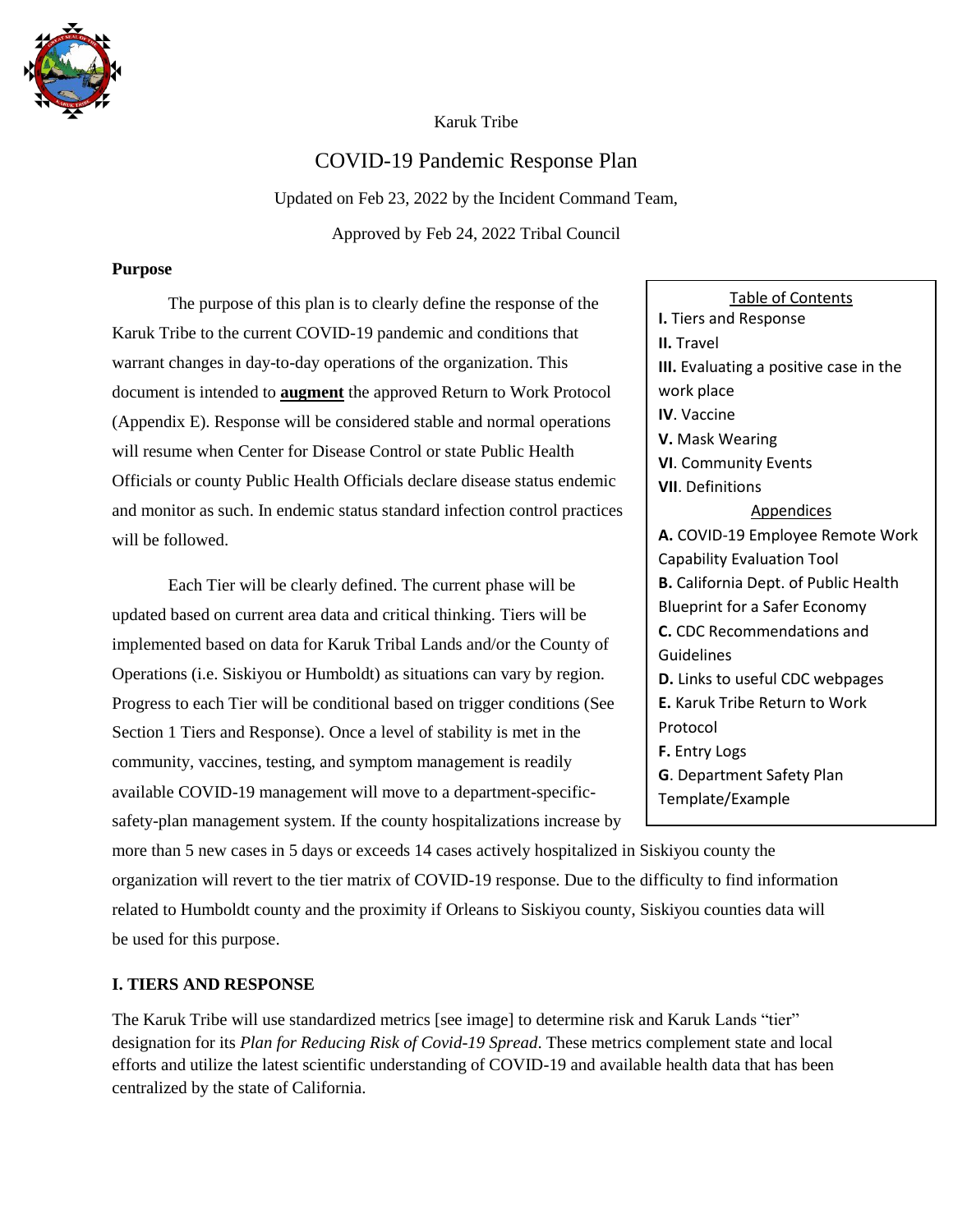The Karuk Tribal Lands span across Humboldt and Siskiyou counties; if these counties have a differing tier designation based on these metrics, the Karuk Tribe will apply the strictest of the tiers across the entire Karuk Tribal Lands. These metrics are subject to change based on the Karuk Tribe's own assessment of risk as guided by its Public Health professionals.

The latest Karuk Tribe Covid-19 information, including the latest sector guidance, laws, and regulations, will be available at **[www.karuk.us](http://www.karuk.us/)** Local residents are encouraged to contact the COVID Incident Commander or Public Health Nurse with any questions. **These metrics and COVID-19 Plan are subject to change, please monitor www.karuk.us for updates.**



Commander to report to the Tribal Council representative when a Tier has changed. Tiers will be evaluated on a 2-week cycle. (It is the duty of the Incident Command Team to identify when a Tier has been met for a particular office location.)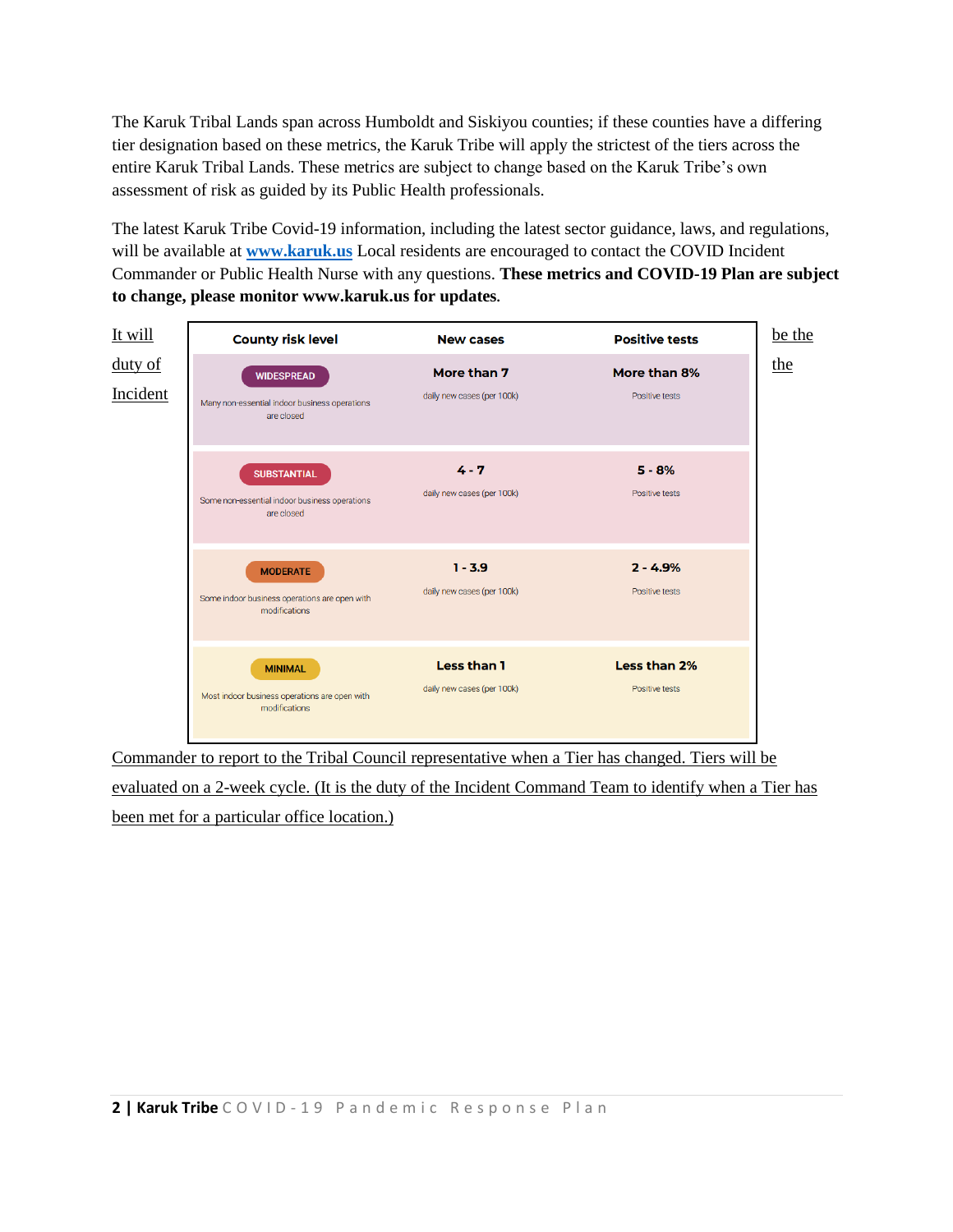**Figure 1.** CA DPH Tier Framework.

"^Excludes state and federal inmates, ICE facility residents, State Hospital inmates and US Marshal detainees \*Population denominators from the Department of Finance: State Population Projections - [Total Population by County-](http://www.dof.ca.gov/Forecasting/Demographics/Projections/) Table P-

[1](http://www.dof.ca.gov/Forecasting/Demographics/Projections/)

\*\*Case rate will be determined using cases confirmed by PCR

\*\*\* Counties are assigned a tier based on two metrics: test positivity and case rate.

## MATRIX (A)

| <b>SECTORS</b>                                                | <b>MINIMAL RISK</b>                       | <b>MODERATE RISK</b>                                   | <b>SUBSTANTIAL RISK</b>                                | <b>WIDESPREAD RISK</b>                                                                            |
|---------------------------------------------------------------|-------------------------------------------|--------------------------------------------------------|--------------------------------------------------------|---------------------------------------------------------------------------------------------------|
|                                                               | (TIER 4)                                  | (TIER 3)                                               | (TIER <sub>2</sub> )                                   | (TIER 1)                                                                                          |
|                                                               | <b>KARUK</b>                              | <b>KARUK</b>                                           | <b>KARUK</b>                                           | <b>KARUK</b>                                                                                      |
| *CRITICAL<br><b>INFRASTRUCTURE</b>                            | <b>Open with modifications</b>            | <b>Open with modifications</b>                         | <b>Open with modifications</b>                         | <b>Open with modifications</b>                                                                    |
| <b>OFFICES</b>                                                | <b>Open indoors with</b><br>modifications | <b>Open indoors with</b><br>modifications              | Open indoors with<br>modifications                     | Open indoors with<br>modifications                                                                |
|                                                               | -Encourage telework                       | <b>Target 75% Capacity</b>                             | <b>Target 50% Capacity</b>                             | <b>Target 25% Capacity</b>                                                                        |
|                                                               |                                           |                                                        | -Encourage telework                                    | -Encourage telework                                                                               |
| <b>PEOPLE CENTER</b><br><b>MUSEUM AND GIFT</b><br><b>SHOP</b> | <b>Open indoors with</b><br>modifications | <b>Open indoors with</b><br>modifications              | <b>Open indoors with</b><br>modifications              | <b>Museum closed to visitors,</b><br>only one person allowed in the<br>gift/smoke shop at a time. |
|                                                               |                                           | Target 25% Capacity or 2<br>people, whichever is fewer | Target 25% Capacity or 2<br>people, whichever is fewer |                                                                                                   |

**3 | Karuk Tribe** COVID - 19 Pandemic Response Plan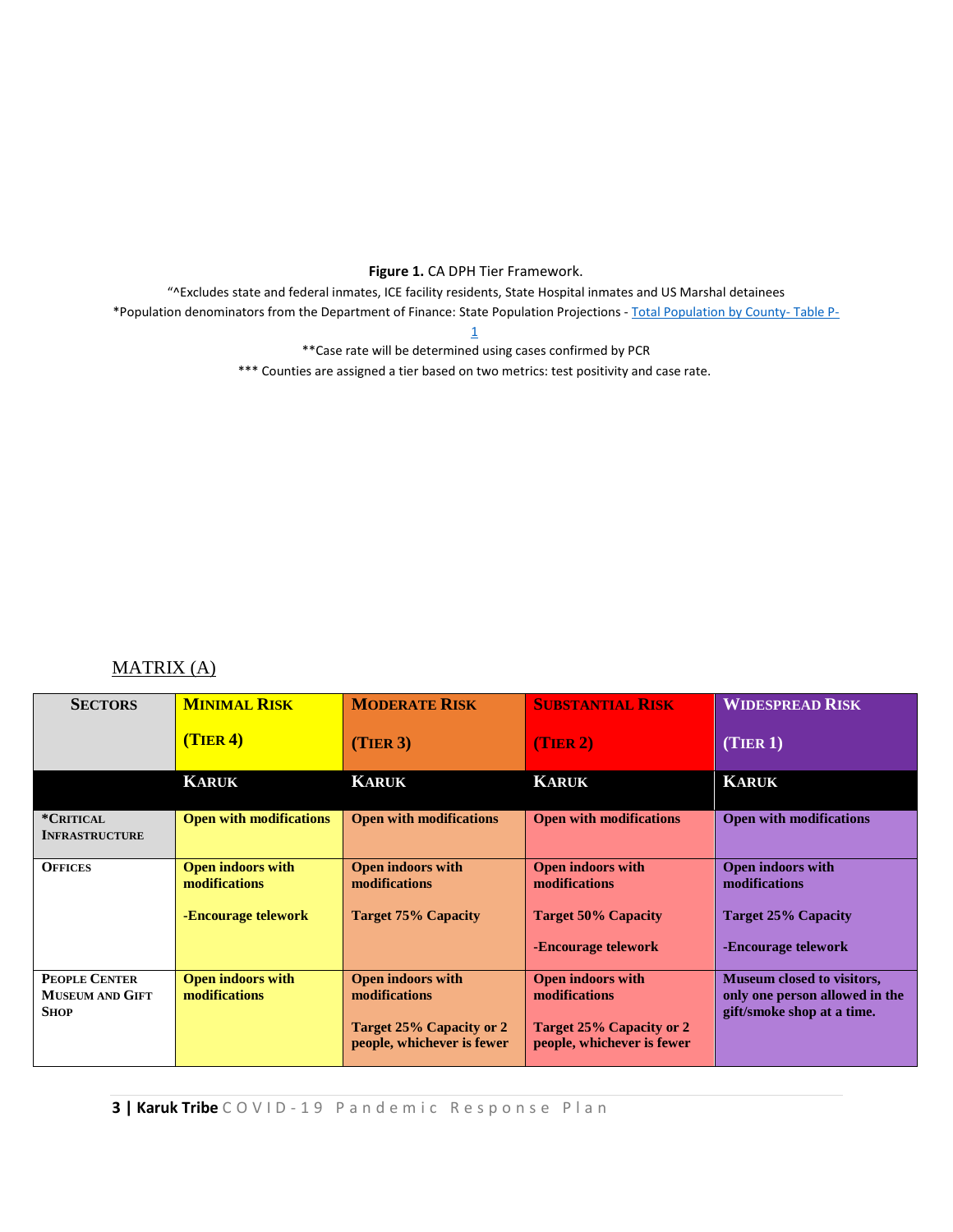| *AMATEUR                                                 | <b>Open with modifications</b>                                                                                                                                                                                                                        | <b>Open with modifications</b>                                                                                                                                                                                          | <b>Open with modifications</b>                                              | <b>Open with modifications</b>                                                                   |
|----------------------------------------------------------|-------------------------------------------------------------------------------------------------------------------------------------------------------------------------------------------------------------------------------------------------------|-------------------------------------------------------------------------------------------------------------------------------------------------------------------------------------------------------------------------|-----------------------------------------------------------------------------|--------------------------------------------------------------------------------------------------|
| <b>SPORTS</b>                                            | -No live audience                                                                                                                                                                                                                                     | -No live audiences                                                                                                                                                                                                      | -No live audiences                                                          | -No live audiences                                                                               |
| <b>WELLNESS CENTER</b>                                   | <b>Facilities Open with</b><br>modifications<br>-Distance Learning<br><b>Options</b><br>-Target 50% capacity<br><b>Open indoors for</b><br>activities with increased<br>risk of proximity and<br>mixing with<br>modifications<br>-Target 50% Capacity | <b>Facilities Open with</b><br>modifications<br>-Distance Learning<br><b>Options</b><br>-Target 25% capacity<br><b>Open indoors for naturally</b><br>distanced activities with<br>modifications<br>-Target 25% capacity | <b>Facilities Closed</b><br>-100% Distance Learning<br>Outdoor only w/ mods | <b>Facilities Closed</b><br>-100% Distance Learning<br><b>Outdoor only with</b><br>modifications |
| *KARUK HEAD<br><b>START CHILDCARE</b>                    | -Please see Head Start<br>plan                                                                                                                                                                                                                        | -Please see Head Start plan                                                                                                                                                                                             | -Please see Head Start plan                                                 | -Please see Head Start plan                                                                      |
| <b>KARUK EDUCATION</b><br>AND LANGUAGE<br><b>CLASSES</b> | <b>Facilities Open with</b><br>modifications<br>-Distance Learning<br><b>Options</b><br>-Target 50% capacity                                                                                                                                          | <b>Facilities Open w/</b><br>modifications<br>-Distance Learning<br><b>Options</b><br>-25% capacity                                                                                                                     | <b>Facilities Closed</b><br>-100% Distance Learning                         | <b>Facilities Closed</b><br>-100% Distance Learning                                              |
| *RAIN ROCK CASINO                                        | <b>Open with modifications</b><br>-Target 75% capacity                                                                                                                                                                                                | <b>Open with modifications</b><br>-Target 50% capacity                                                                                                                                                                  | <b>Open with modifications</b><br>-Target 25% capacity                      | <b>Please see Rain Rock Plan</b>                                                                 |
| <b>OUTDOOR</b><br><b>PLAYGROUNDS</b>                     | <b>Open with modifications</b><br>-50% capacity                                                                                                                                                                                                       | <b>Open with modifications</b><br>-25% capacity                                                                                                                                                                         | <b>Open with modifications</b>                                              | <b>Closed</b>                                                                                    |

Each Tier has a corresponding dimmer switch model in which offices will scale back their operations based on the current rate of transmission. Office actions are represented in Matrix A (see below). An office location should follow the recommendations for the dimmer switch percent. This percent translates to the percentage of total people normally in an office building—you may count this by the number of available desks/chairs.

- Dimmer switch: The percent of building capacity. To get this number, capacity.
	- o For example, the DNR building in Orleans building capacity is 20 employees. 25% of 20 is:  $0.25 \times 20 = 5$ . A dimmer switch at 25% for the DNR would allow 5 people in the building. \*\*Please note, this is a target goal, each department will need to create their own individual list of employees that is able to work remotely. Every employee is deemed essential.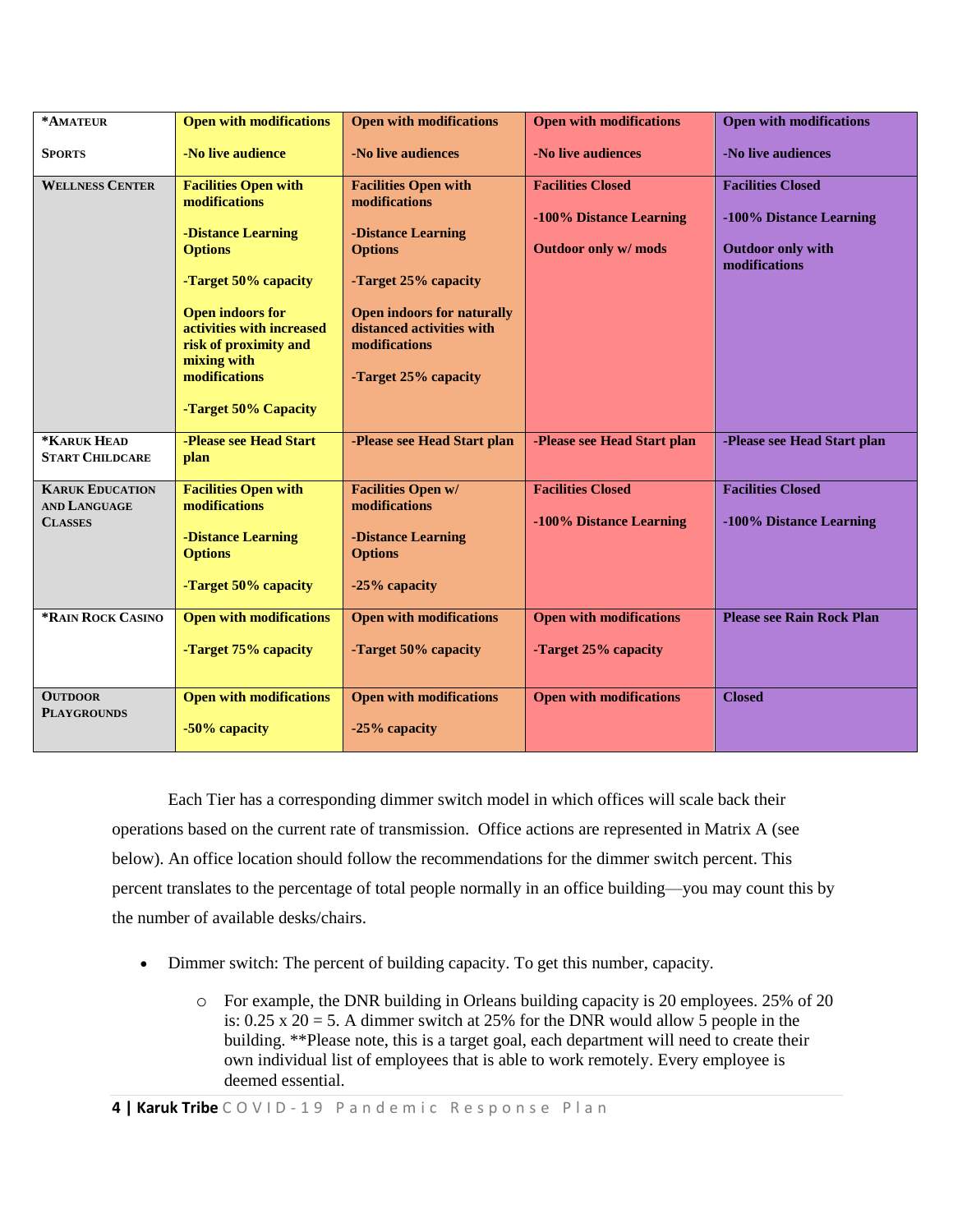- **Tier 1:** When Tribal Lands and/or their Counties of Operation reach more than 7 daily new cases (per 100k) or have more than 8% positive tests, the following actions must be taken:
	- Minimal employees reporting to the office (target 25% staff working on site or total employees in an office building or less) to maintain essential function. \*Staff reduction in office will be based on individual departmental ability to do so.
	- Testing made available to all Karuk Employees at no cost to employee and on a volunteer basis. Screening tests, made available to the community with results  $\langle 7 \text{ days.} \rangle$
	- Employees that are able to work from home, will be asked to do so. Employees unable to work from home with reasonable technical support or due to job description, will be able to continue working in office with protective measures in place.
	- No business-related travel allowed, unless approved by Tribal Council. Follow State mandates to the best of one's ability outside of work.
	- Decontamination stations and check-ins must be done daily.
	- See current Karuk Public Health official orders

**Tier 2:** When Tribal Lands and/or their Counties of Operation reach more 4-7 daily new cases (per 100k) or have 5-8% positive tests, the following actions must be taken:

- Essential employees, positions that cannot be done from home (use COVID-19 Employee Remote Work Capability Evaluation Tool, Appendix A):
	- Employees return to work (dimmer switch to 50%).
		- o If able to fulfill 100% of job duties from home continue work from home.
		- o If unable to work from home return to work with appropriate precautions such as rotating office schedule (i.e. shared offices are not occupied by all users at the same time *if possible*), limiting shared work spaces, frequent disinfection of high touch/shared areas, monitoring symptoms per public health guidelines (see Appendix C), testing for COVID-19 if requested.

**Tier 3:** When Tribal Lands and/or their Counties of Operation reach 1 - 3.9 daily new cases (per 100k) or have 2-4.9% positive tests, the following actions must be taken:

- Most community businesses open to the public. (Target reduction to 75%)
- All employees return to work unless deemed high risk based on current COVID-19 high risk definitions. (see Appendix D) Work from home allowable by supervisor approval.
- Precautions remain in place to allow social distancing, limiting shared work spaces, frequent disinfection of high touch/shared areas, monitoring symptoms per public health guidelines.
- If an employee can continue to work from home it is recommended to do so.
- Meeting of more than 10 people should be held virtually.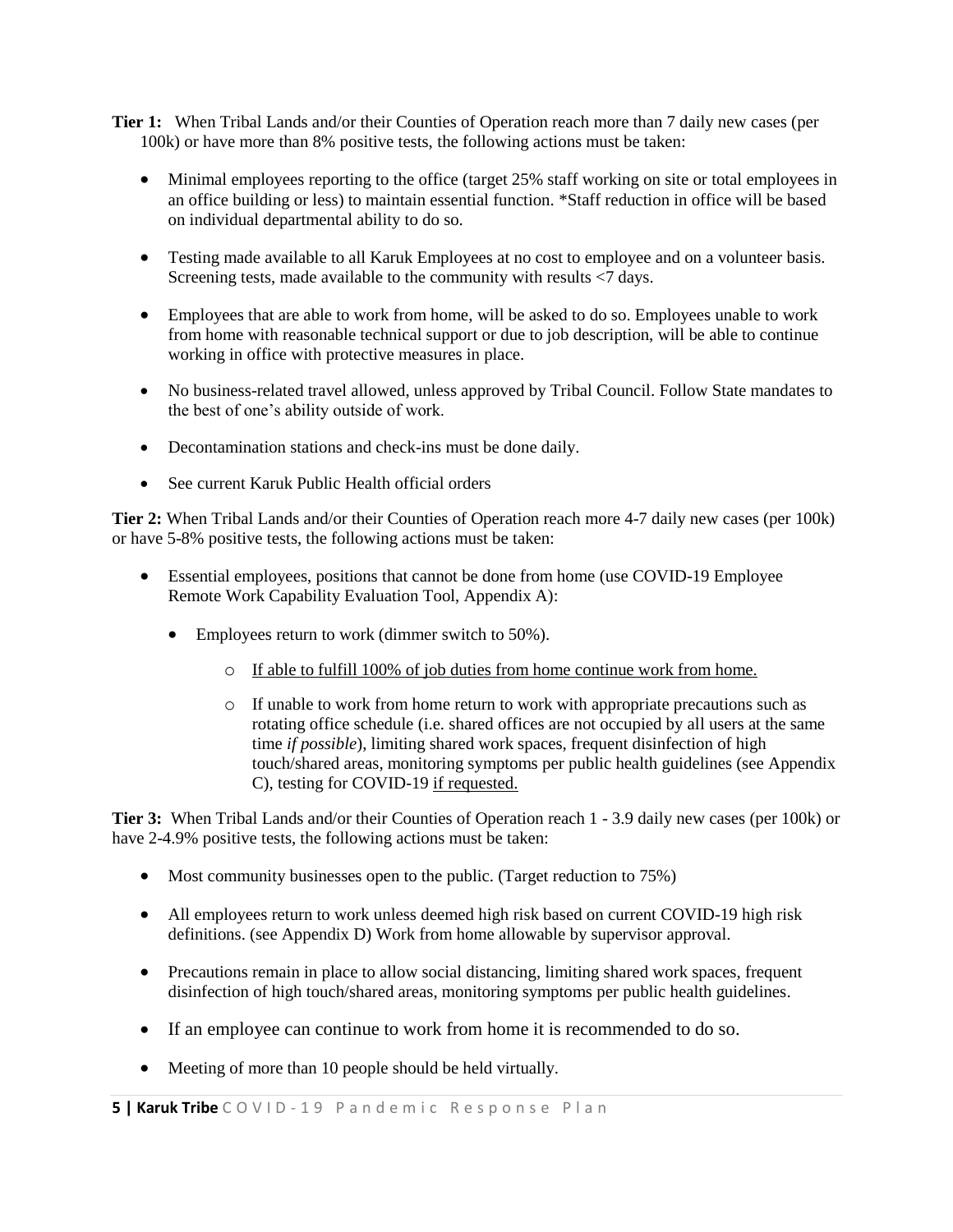**Tier 4:** When Tribal Lands and/or their Counties of Operation reach less than 1 daily new case (per 100k) or a less than 2% positive tests, the following actions must be taken:

- Open offices with modifications directed by a Public Health Official or the Incident Commander.
- If an employee can continue to work from home it is recommended to do so.
- Precautions remain in place to allow social distancing, limiting shared work spaces, frequent disinfection of high touch/shared areas, monitoring symptoms per public health guidelines.
	- o Meetings of more than 10 people may resume

#### **Department Safety Plans**

Each department will develop and implement a safety plan that specifically outlines the measures put in place to decrease the risk of COVID-19 transmission yet still allows the department to function fully. Safety plans must include at minimum sanitation plans, mechanical measures (social distancing), and how to handle clients that may be COVID-19 positive. Plans will be submitted to the COVID IC and Infection Control Coordinator for review prior to finalization. Finalized copies signed by COVID IC and Infection Control Coordinator will be kept on file with department heads. A template/example will be made available (Appendix G.)

#### **II. TRAVEL**

During Tier 1 no business-related travel is permitted, unless approved by Tribal Council. Travel should be limited to essential purposes only as described in the return to work protocol (Appendix E). Travel in all other phases are allowed per CDC guidelines. Travel plans are only needed for plans made in times of Tier 1. Optional advice on safe travel recommendations can be obtained by contacting the incident commander.

We understand that the rural circumstances of our communities complicate the issue of travel during a pandemic. Employees' personal lives are their own business, and we humbly request that employees do their best to follow State mandates on travel (the ICT will keep employees informed of current travel advisories from local Counties and the State).

It is everyone's personal responsibility to prevent the spread of this virus, thus if current State or County mandates require, please complete a self-isolation period per CDC guidelines (work from home if possible) after returning from travel. If it is not possible for you to work from home during this time, discuss with your supervisor measures that can be taken (for example, moving to a private work space in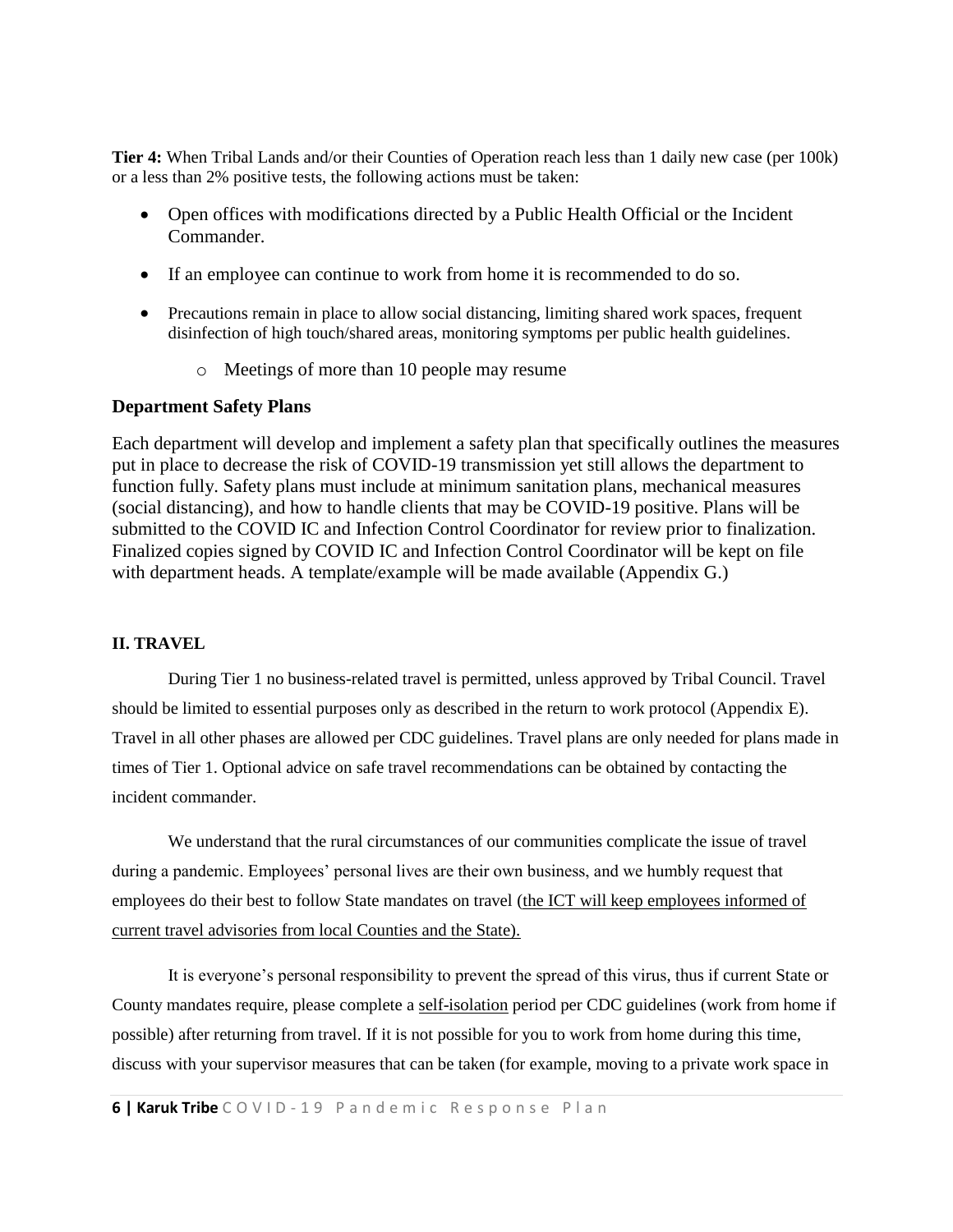the office, using extra PPE or working on a rotating office schedule so your physical interactions with other employees are minimized.)

If travel is deemed necessary during times of widespread or substantial transmission (Tier 1 or 2) Employees are required to take a COVID-19 test upon return.

All employees returning from business related travel will require a negative COVID test before returning to work.

## Holiday Travel Recommendations

Travel increases your chance of getting and spreading COVID-19. **Staying home is the best way to protect yourself and others from COVID-19.**

You can get COVID-19 during your travels. You may feel well and not have any symptoms, but you can still spread COVID-19 to others. You and your travel companions (including children) may spread COVID-19 to other people including your family, friends, and community for 10 days after you were exposed to the virus.

Don't travel if you are sick or if you have been around someone with COVID-19 in the past 10 days. Don't travel with someone who is sick.

Please see latest revisions and recommendations for travel following the CDC guidance.

## -CDC *[Travel during the COVID-19 Pandemic,](https://www.cdc.gov/coronavirus/2019-ncov/travelers/travel-during-covid19.html)* updated Oct. 21, 2020

- While planning your trip, check in with the CDC's interactive map COVID-19 Travel [Recommendations by Destination](https://www.cdc.gov/coronavirus/2019-ncov/travelers/map-and-travel-notices.html)
- Wear masks during travel
	- o CDC strongly recommends everyone wear a mask on public transportation. This recommendation includes passengers and workers on airplanes, trains, ships, ferries, subways, taxis, and ride shares, and at transportation hubs such as airports and stations.
- Please see Appendix C for the full CDC article on travel recommendations.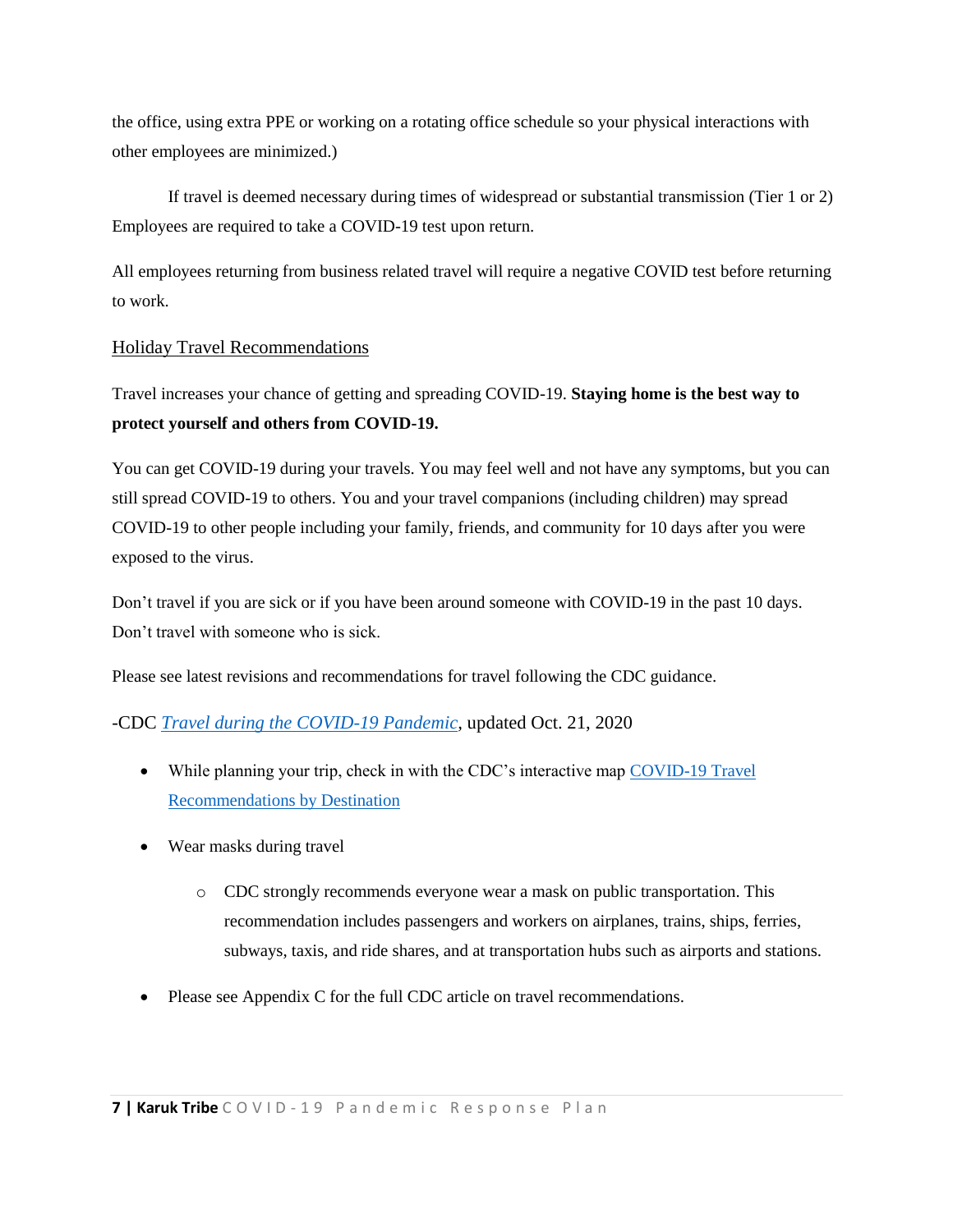#### **III. EVALUATING A POSITIVE CASE IN THE WORKPLACE**

A temperature of 100.4 or higher will require reporting to the nearest Karuk Tribal Health Clinic or your Primary Care Provider to be evaluated by a provider, and determine if COVID-19 testing, or other action, is needed. If tested, employee will self-quarantine until results are received. If the results are positive, all required reporting and CDC contact tracing guidelines will be completed by the Karuk Tribal Health Program in conjunction with county public health officials. This includes employees need to notify supervisors if they have been exposed to COVID-19 and supervisors to report workplace outbreaks of COVID-19 to the incident command team who will communicate with the local health department.

If an employee tests positive all known employee contacts (employees working in the work area or having direct contact) with-in the last 14 days of the positive case must self-quarantine per county health officials\*\*. Contact will be defined as closer than 6 feet for longer than 15 minutes. Entry logs will be used to help identify personnel that may have been exposed (Appendix G.)

During self-quarantine, employees will monitor symptoms per CDC guidelines. Supervisors will sanitize positive employees' work areas and contact work areas. Consult IC if guidance is needed in sanitization. Employees may return to work as per CDC guidelines and county public health recommendation.

\*\*Health employees wearing proper PPE will not need to self-quarantine unless instructed by a County public health officer.

### **IV. VACCINE**

Vaccines will be offered at all Karuk Tribal Clinics to any community members who will take a vaccine.

If an employee is fully vaccinated they can follow most up to date CDC guidelines for vaccinated individuals in regards but not limited to mask wearing, social distancing, office opening, and quarantine guidelines.

On August 5, 2021 California Department of Public Health announced a Healthcare Worker [Vaccine Requirement,](https://www.cdph.ca.gov/Programs/CID/DCDC/Pages/COVID-19/Order-of-the-State-Public-Health-Officer-Health-Care-Worker-Vaccine-Requirement.aspx) in alignment with that order, the Karuk Tribe is requiring mandatory COVID-19 vaccinations for all workers who provide services, or work in, Karuk Tribal Healthcare Facilities. All Tribal Health employees must have their first dose of a one-dose regimen or their second dose of a two-dose regiment by September 30<sup>th</sup>, 2021.

Similarly, the Karuk Tribe will require that all employees working in school settings be vaccinated by September 30<sup>th</sup>, 2021.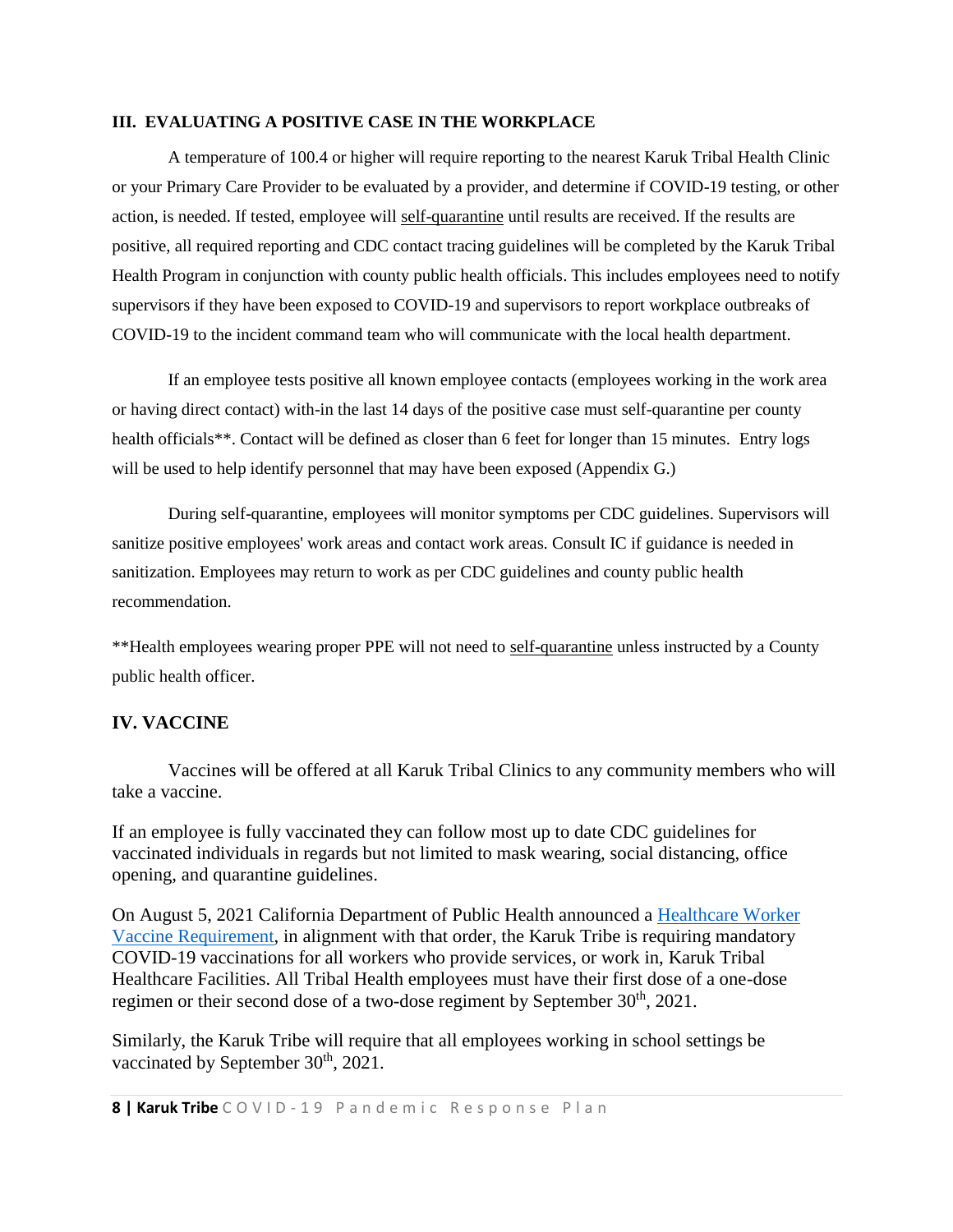Two-dose vaccines include: Pfizer-BioNTech or Moderna or vaccine authorized by the World Health Organization. The one-dose vaccine is: Johnson and Johnson [J&J]/Janssen. All COVID-19 vaccines that are currently authorized for emergency use can be found at the following links:

i. By the US Food and Drug Administration (FDA), are listed at the [FDA COVID-19 Vaccines](https://www.fda.gov/emergency-preparedness-and-response/coronavirus-disease-2019-covid-19/covid-19-vaccines)  [webpage.](https://www.fda.gov/emergency-preparedness-and-response/coronavirus-disease-2019-covid-19/covid-19-vaccines)

ii. By the World Health Organization (WHO), are listed at the [WHO COVID-19](https://extranet.who.int/pqweb/vaccines/covid-19-vaccines)  Vaccines [webpage.](https://extranet.who.int/pqweb/vaccines/covid-19-vaccines)

The Moderna and Johnson and Johnson [J&J]/Janssen are currently available in Karuk Tribal Healthcare Facilities.

Workers may be exempt from the vaccination requirements only upon providing the compliance officer (for health) or their supervisor (for staff with a presence in schools) with a declination form, signed by the individual stating either of the following: (1) the worker is declining vaccination based on Religious Beliefs, or (2) the worker is excused from receiving any COVID-19 vaccine due to Qualifying Medical Reasons.

To be eligible for a Qualified Medical Reasons exemption the worker must also provide to their employer a written statement signed by a physician, nurse practitioner, or other licensed medical professional practicing under the license of a physician stating that the individual qualifies for the exemption (but the statement should not describe the underlying medical condition or disability) and indicating the probable duration of the worker's inability to receive the vaccine (or if the duration is unknown or permanent, so indicate).

If a worker has met the requirements of an exemption pursuant to the above, the unvaccinated exempt worker must meet the following requirements when working in a Healthcare or School facility:

- a. Test for COVID-19 with either PCR or antigen test that either has Emergency Use Authorization by the U.S. Food and Drug Administration or be operating per the Laboratory Developed Test requirements by the U.S. Centers for Medicare and Medicaid Services. Testing must occur once weekly.
- b. Wear a surgical mask or higher-level respirator approved by the National Institute of Occupational Safety and Health (NIOSH), such as an N95 filtering facepiece respirator, at all times while in the facility.

Healthcare workers must submit records of vaccination to the HRSA, Compliance, and Accreditation Department. Other department supervisors will ensure compliance amongst their staff that work in school settings and will report to HR.

# **V. MASK WEARING**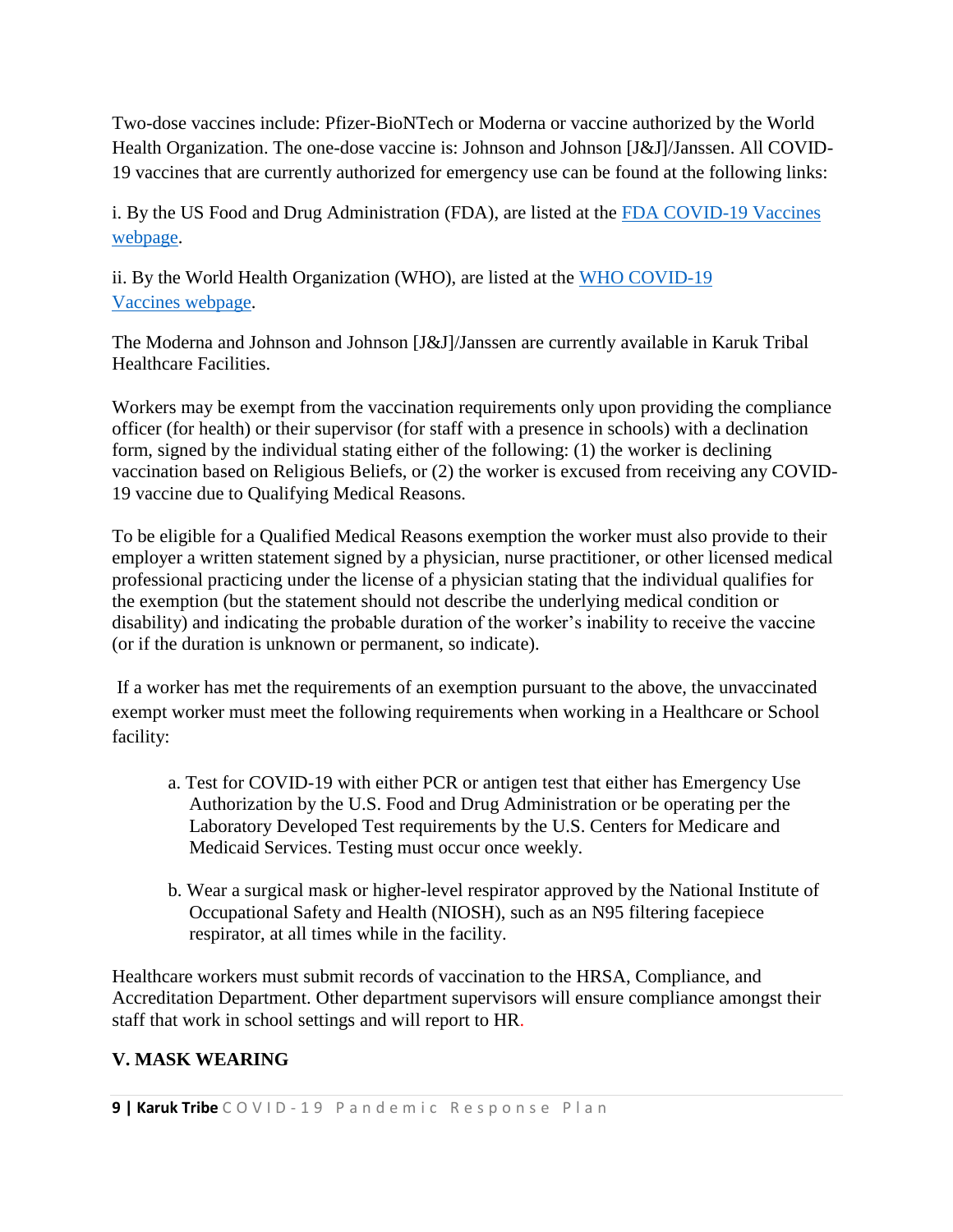Karuk Tribe requires all individuals to wear a mask per CDC guidelines in tribal facilities.

Healthcare personnel are required to wear a mask in line with infection control processes and while patient facing until state mask mandate has been lifted.

# **VI. COMMUNITY EVENTS**

During the Tiers, provisions will be mandated by the ICT related to current statistical data provided by Public health, CDC guidance and current public health orders.

Tier 1: Recommended to postpone all community events and large gatherings. Essential events may be recommended for approval by the ICT or Public Health Official, i.e. Funerals, medical events, essential services.

Tier 2: Follow recommendations as outlined in Tier 1, special accommodations to this would require approval of the Tribal Council based on a recommendation of the ICT or Public Health **Official** 

Tier 3: Limited occupancy with all regulated protocols in place as recommended by the Public Health Official Orders.

Tier 4: Safety protocols in place to remain in effect, follow current CDC guidelines and Karuk Tribe Public Health Official Orders.

## **VII. DEFINITIONS**

- Self-quarantine: "If you have been in close contact with someone who has COVID-19, you may be infected even if you feel well right now…You should self-quarantine (separate yourself from others and stay home) in case you are infected." -CA DPH.
	- o Stay home the required length of time. Check your temperature twice daily report the primary care provider or Karuk Tribal Health if above 100.4`F.
	- o Please see CA DPH's guidance document on Home Quarantine.
- Self-isolate: "stay at home and separate yourself from others" if you have or likely have COVID-19. "You should stay in a separate room away from other people in your household to keep them safe and prevent them from getting ill." -CA DPH
	- o Please see CA DPH's guidance document on Home Isolation.
- County of Operations: The County in which a particular office building is located.